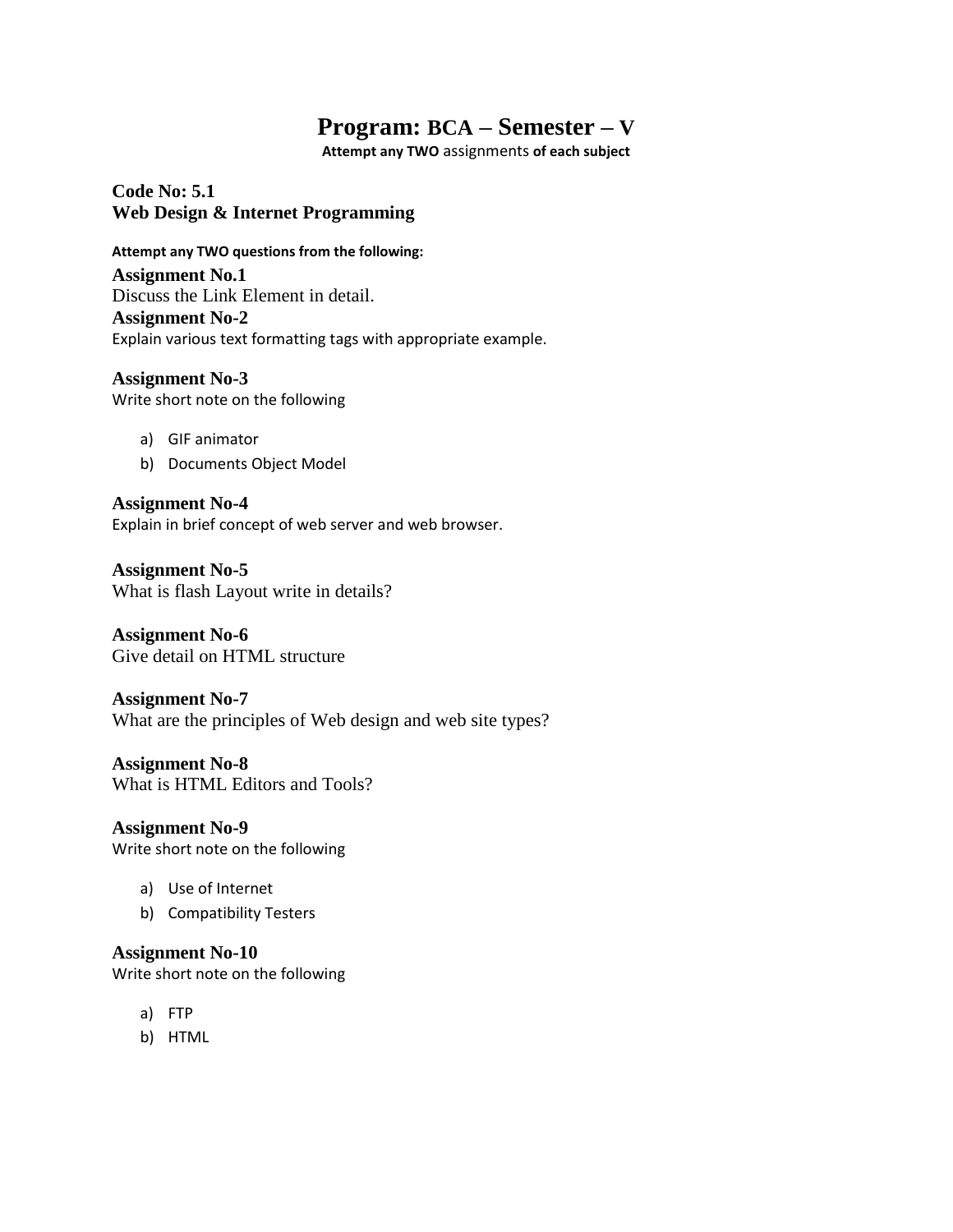# **Code No: 5.2 Multimedia Management Attempt any TWO questions from the following:**

**Assignment No.1** Differentiate between MIDI and digital audit.

# **Assignment No-2**

Describe the role of multimedia in business

## **Assignment No-3**

Write short note on the following:

- a) MIDI
- b) Speech

**Assignment No-4** What is Programming?

#### **Assignment No-5**

Write short note on the following:

- a) Graphics
- b) Dithering

#### **Assignment No-6**

Write short note on the following

- a) GIF
- b) TIFF
- c) XPM
- d) BMP

#### **Assignment No-7**

Write on Image.

#### **Assignment No-8**

Write on Animation

#### **Assignment No-9**

Define Multimedia Communication in detail with its challenges and examples.

#### **Assignment No-10**

Write short note on the following

- a) QOS
- b) Sound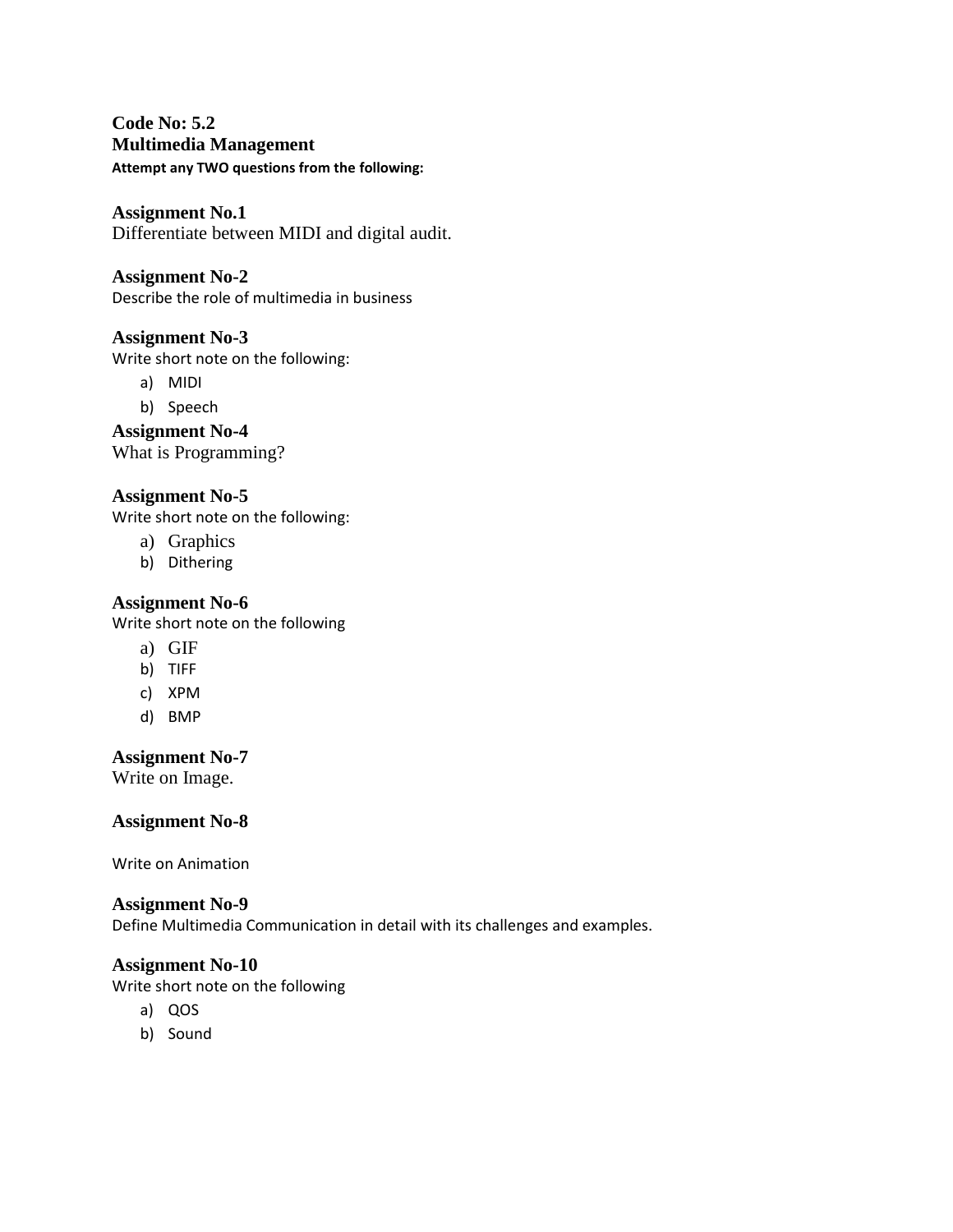# **Code No: 5.3**

**Advanced Networking**

**Attempt any TWO questions from the following:**

#### **Assignment No.1**

Explain user data gram protocol in detail

#### **Assignment No-2**

Explain internetworking concept in detail.

## **Assignment No-3**

Write short note on the following

- a) FDDI
- b) Dotted Decimal Notation

# **Assignment No-4**

Write short note on the following

- a) UDP Encapsulation
- b) Ethernet

## **Assignment No-5**

What is Logical address? Explain various logical address classes.

**Assignment No-6** What is RARP? Explain backup RARP servers?

#### **Assignment No-7**

How to establish TCP connection and Closing a TCP connection? Explain.

#### **Assignment No-8**

Explain the procedure of resolution through direct mapping and Dynamic binding.

**Assignment No-9** Define ARP protocol and RARP in detail.

#### **Assignment No-10**

Write short note on the following

- a) XNS
- b) IPX/SPX
- c) NETBIOS and NETBEUI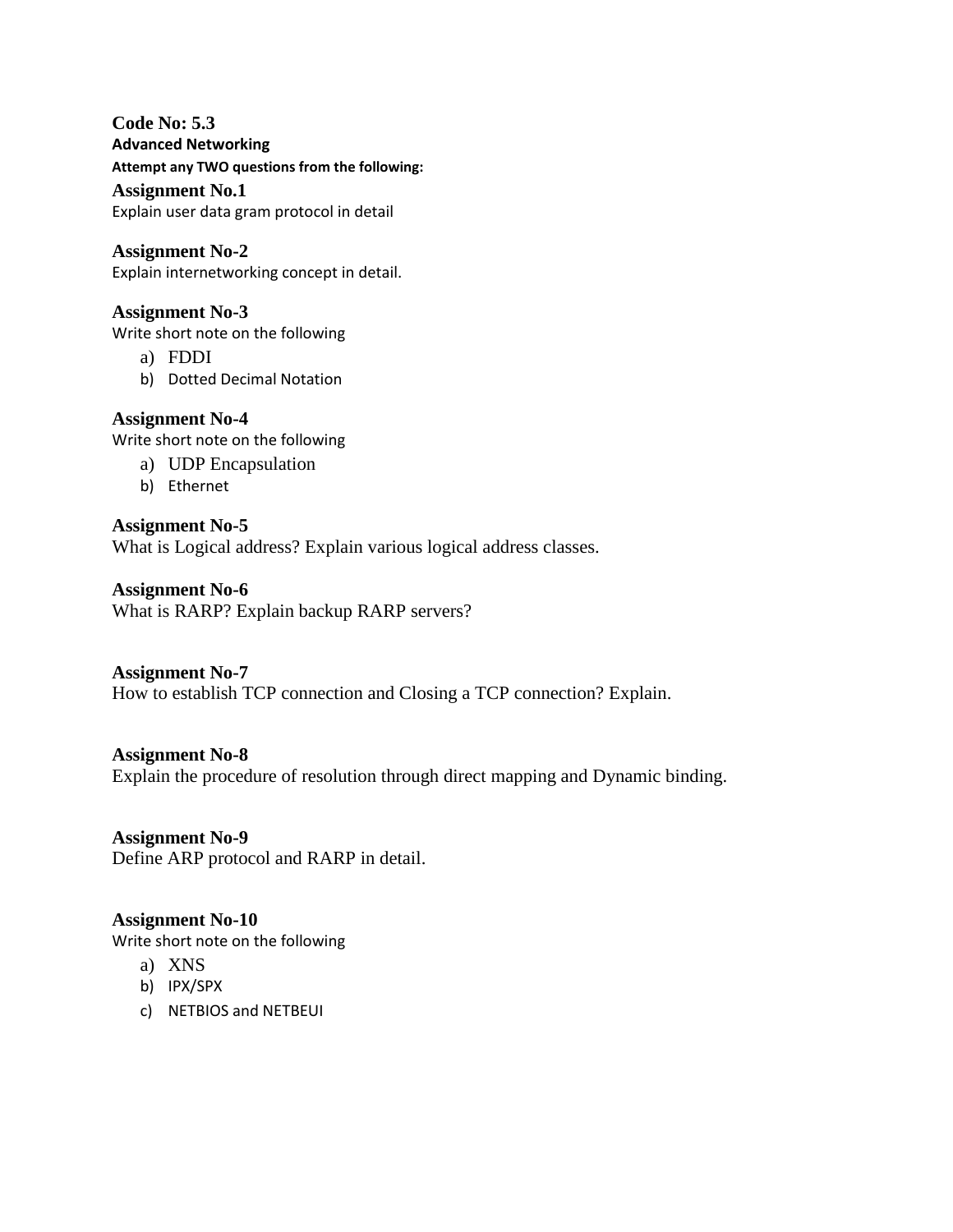#### **Code No: 5.4 Project Management**

**Attempt any TWO questions from the following:**

#### **Assignment No.1**

A proposed project can offer the NPV as follows:

| <b>Outcome (NPV) Rs</b> | Probability |
|-------------------------|-------------|
| 2500                    | 0.3         |
| 2100                    | 0.3         |
| 1800                    | በ 4         |

## **Assignment No-2**

Describe non-functional requirements along with its types as applied on a system. Give examples.

## **Assignment No-3**

Write short note on the following

- a) Project Resources
- b) Network

#### **Assignment No-4**

Write short note on the following

- a) Resource Planning
- b) Project Scheduling

#### **Assignment No-5**

How does software configuration management facilitate the changes that may occur during various stages of a system development life cycle? Illustrate your explanation with an example at each stage.

#### **Assignment No-6**

How is the decomposition of software beneficial in cost and effort estimation? Explain various decomposition techniques with the help of an example.

#### **Assignment No-7**

Present an argument against lines of code as a measure for software productivity. Will your case hold up when dozens or hundreds of projects are considered?

#### **Assignment No-8**

Explain the financial arrangement for removing the asset – liability mismatch for an infrastructure project.

**Assignment No-9** Write detail on cost estimation.

**Assignment No-10** Write on SRS in detail